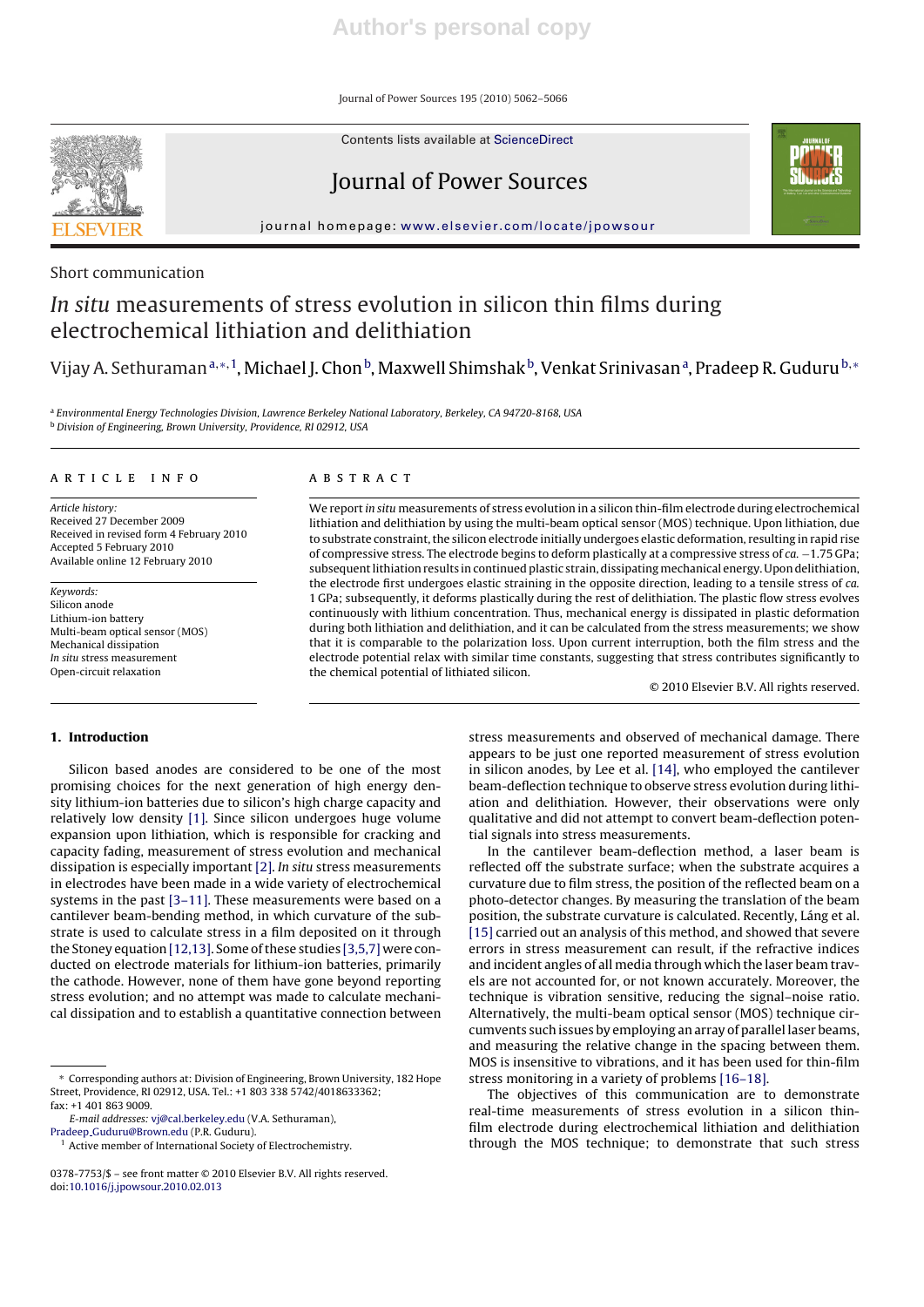V.A. Sethuraman et al. / Journal of Power Sources *195 (2010) 5062–5066* 5063



**Fig. 1.** (a) Schematic illustration of the electrochemical-cell assembly; and theMOSS setup to measure substrate curvature. (b) The relative change in the laser-spot spacing on the CCD camera's sensor is proportional to the curvature of the Si wafer. Note that the schematic is not drawn to scale.

measurements can be used to calculate mechanical dissipation in the electrode during lithiation/delithiation, and compare it to polarization losses.

## **2. Experimental**

# 2.1. Electrochemical cell

Oxide free silicon wafers  $[50.8 \text{ mm}$  diameter,  $500 \mu \text{m}$  thick, (1 1 1)] were used as substrates for electrode fabrication. Silicon thin films were prepared by RF-magnetron sputtering (Edwards Auto 306 DC and RF Sputter Coater) of a silicon target (3" diameter disc, 99.995% Si, Plasmaterials Inc., Livermore, CA) at 200W power and at a pressure of 0.667 Pa of Argon (99.995%). Previous studies have shown that silicon sputtered under these conditions result in amorphous films [19]. Copper thin films were prepared by DC-sputtering of copper target (3" disc, 99.995%, Super Conductor Materials Inc., Suffern, NY) at 100W and a pressure of 0.013 Pa of Argon. A 1500 nm copper thin film (i.e., a Cu underlayer) was first sputtered onto the unpolished side of the Si wafer followed by the deposition of 250 nm silicon film. Previous studies show that the Cu underlayer is critical to the cycling of Si thin films [20]. Further, the Cu underlayer serves as a current collector, and aids in uniform current distribution on the Si electrode, an important role during the first-cycle lithiation. The electrochemical-cell assembly is shown schematically in Fig. 1.

The Si wafer (coated with the Cu and Si thin films) was then assembled into a home-made electrochemical cell (Fig. 1) with a lithium metal counter and reference electrode (diameter = 5.08 cm, thickness = 1.5 mm), and a woven Celgard 2500 separator (diameter = 5.2 cm, thickness = 50  $\mu$ m, Celgard Inc., Charlotte, NC). 1.2 M lithium hexafluoro phosphate in 1:2 (vol%) ethylene carbonate:diethyl carbonate with 10% fluoroethylene carbonate additive (Novolyte Technologies Inc., Independence, OH) was used as the electrolyte.

#### 2.2. Electrochemical measurements

Electrochemical measurements were conducted in an environmental chamber (Labmaster SP, MBraun Inc., Stratham, New Hampshire) in ultra-high pure Argon atmosphere at  $25 \,^{\circ}C (\pm 1 \,^{\circ}C)$ using a Solartron 1470E MultiStat system (Solartron Analytical, Oak Ridge, TN), and data acquisition was done using CellTest System (Solartron Analytical). The cell was cycled galvanostatically at a current of 25  $\mu$ A cm<sup>-2</sup> (ca. C/4 rate) between 1.2 and 0.01 V vs. Li/Li<sup>+</sup>. The data acquisition rate was 1 Hz for all the electrochemical experiments. The lower limit of 0.01 V vs. Li/Li<sup>+</sup> was chosen to avoid lithium plating and also to avoid the formation of the crystalline  $Li<sub>15</sub>S<sub>4</sub>$  phase. Two open-circuit relaxation experiments were conducted at approximately 50% state of charge, one from the lithiation side and another from the delithiation side. The input impedance of the instrument was 12 G $\Omega$ , and hence the current due to the open-circuit potential measurement was negligible.

#### 2.3. In situ stress measurements

Stress in the silicon thin-film was measured by monitoring the substrate curvature change during electrochemical lithiation and delithiation. The relationship between the biaxial film stress,  $\sigma_f$ , and the substrate curvature,  $\kappa$ , is given by the Stoney equation,

$$
\sigma_{\rm f} = \frac{E_{\rm s} h_{\rm s}^2 \kappa}{6h_{\rm f}(1 - \upsilon_{\rm s})} \tag{1}
$$

where  $E_s$  and  $v_s$  are the Young's modulus and the Poisson's ratio of the substrate respectively, and  $h_s$  is the substrate thickness. The film thickness,  $h_f$ , is a function of state of charge and is expressed as  $h_f = h_f^0 (1 + 2.7z)$ , where z is the state of charge and  $h_f^0$  is the initial film thickness. This expression takes into account 370% volume expansion corresponding to the maximum possible capacity of 3579 mAh g<sup>-1</sup> for the lithiated-silicon system [21,22], and assumes one-dimensional volume expansion, i.e., only the height of the thin-film electrode changes upon lithiation/delithiation. This is a reasonable assumption, because the film is constrained by the substrate from expanding in all directions except in the thickness direction. Also, small elastic-volume changes due to stresses are neglected in writing the above expression.

Substrate curvature was monitored with a MOS wafer curvature system (kSA-MOS, K-Space Associates, Inc., Dexter, Michigan), which is illustrated schematically in Fig. 1. A  $2 \times 2$  array of laser spots was used to measure curvature change in two orthogonal directions, a snapshot of which is shown in Fig. 1(b). Wafer curvature is calculated from,

$$
\kappa = \frac{\left(d - d^0\right)}{d^0} \frac{1}{A_m} \tag{2}
$$

where d is the distance between two adjacent laser spots on the CCD camera (see Fig. 1(b),  $d_H$  and  $d_V$  are respectively the horizontal and vertical distances between the laser spots),  $d^0$  is the intial distance between the laser spots, and  $A<sub>m</sub>$  is the mirror constant, given by  $2L/\cos(\theta)$ ; L is the optical path length of the laser beam after reflection, and  $\theta$  is the incident angle of the beam on the substrate. The mirror constant is measured by placing a reference mirror of known curvature in the sample plane and measuring the relative change in the spot spacing. The vertical and the horizontal displacements of the laser spots (as a function of time) were recorded during all the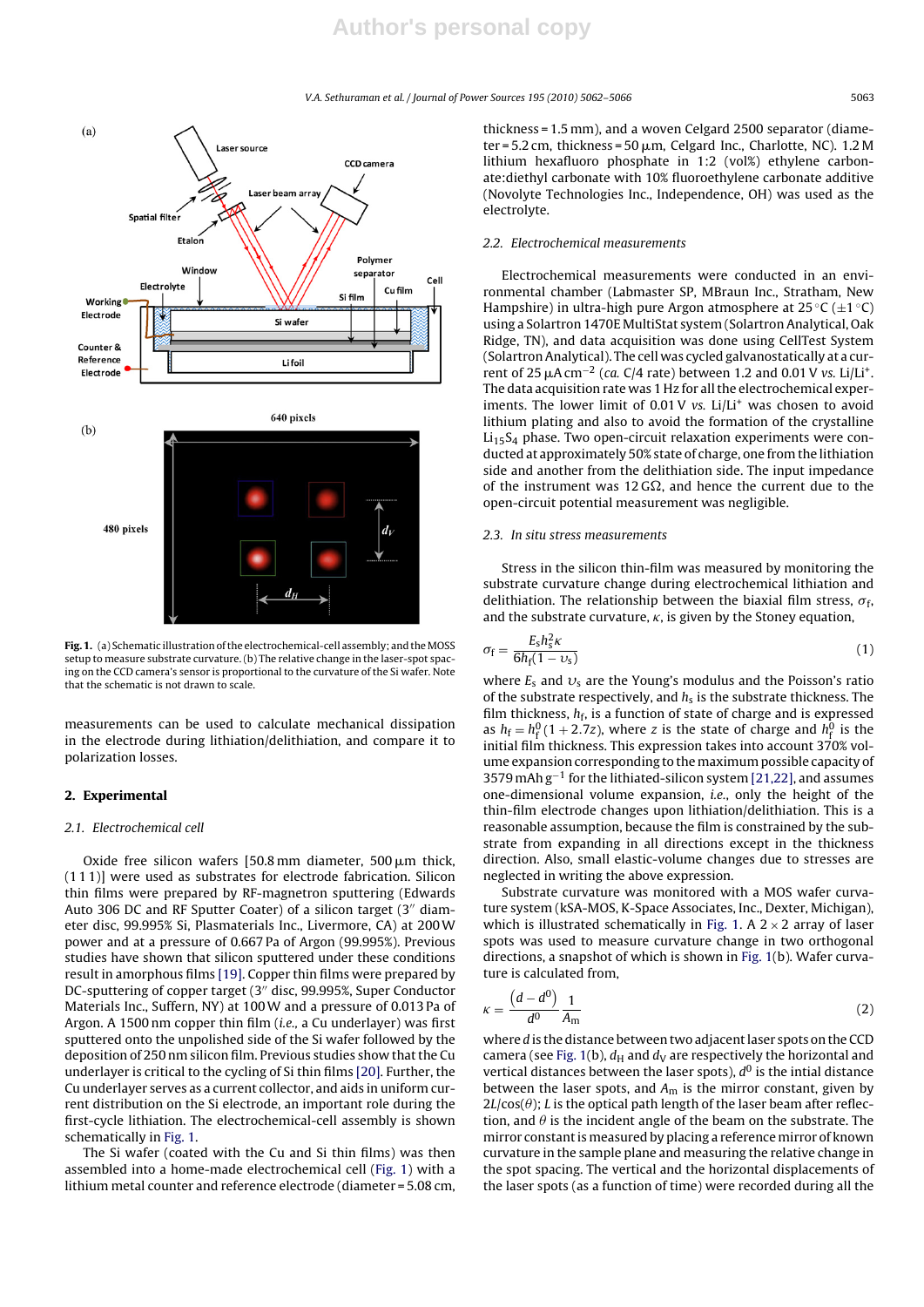5064 V.A. Sethuraman et al. / Journal of Power Sources *195 (2010) 5062–5066*



Fig. 2. (a) Cell potential vs. capacity curve corresponding to lithiation and delithiation of magnetron-sputtered amorphous Si thin-film electrode cycled at C/4 rate between 1.2 and 0.01 V vs. Li/Li<sup>+</sup>, and (b) the corresponding stress calculated from the substrate curvature data using the Stoney equation. The curves labeled X and Y correspond to the stresses calculated from the averaged horizontal and the vertical displacement of the spots, respectively. The arrows in both figures indicate cycling direction.

electrochemical experiments on the silicon film at an acquisition rate of 1 Hz.

## **3. Results and discussion**

Data reported in this communication are those obtained subsequent to the formation cycle of silicon. Since the sputtered films are already amorphous in nature [19], amorphization due to initial lithiation [23,24] does not occur, and the data corresponding to cycle 1 is similar to those obtained in subsequent cycles; however the duration of the first cycle is ca. 20% longer than the subsequent cycles, due to SEI layer formation and other losses associated with the first-cycle lithiation and delithiation process. Fig. 2 shows the cell potential and the film stress plotted against the capacity of the silicon thin-film electrode. In the Stoney equation, Young's modulus and Poisson's ratio corresponding to Si (1 1 1) plane were used [25,26]. The small difference in measured curvatures in the two perpendicular directions (i.e., the X and Y curves in Fig. 2b) is possibly due to variation in the deposited film thickness and/or slightly non-uniform current density across the Si surface. Upon lithiation, the substrate prevents the in-plane expansion of the film, which results in compressive stress in the film, and it increases linearly with time (or capacity). If the diffusivity of Li in Si is taken to be  $10^{-9}$  cm<sup>2</sup> s<sup>-1</sup> [27], the characteristic time for diffusion through the film thickness of 250 nm is only a fraction of a second. Since the experiments are conducted at C/4 rate, it is reasonable to assume that the Li concentration, and hence the in-plane stress are uniform through the film thickness. Moreover, if we assume that the strain induced by Li in Si is proportional to its concentration, then the linear increase in the compressive stress indicates elastic response. At compressive stress of about 1.7 GPa, the film appears to reach the elastic limit (which corresponds to a capacity of  $ca$ . 325 mAh  $g^{-1}$ ), and begins to flow with further lithiation, in order to accommodate the additional volume expansion. The flow stress is seen to decrease with lithiation, reaching a value of about 1 GPa at a capacity of ca. 1875 mAh g−1, at the cut-off potential. Hence, it can be concluded that the flow stress of lithiated Si decreases as the Li concentration increases (Note that, Fig. 2b plots the true film stress, obtained by using the current value of the film thickness, which depends on the state of charge, in the Stoney equation. In order to evaluate the evolution of the film thickness, it is assumed that the strain in Si increases linearly with the state of charge and the volume expansion is 370% when the atom ratio of Li:Si is 3.75).

Upon delithiation, the unloading is initially elastic; the stress reverses elastically until it becomes ca. 1 GPa in tension, where the film begins to flow in tension in order to accommodate the reduction in volume. The flow stress increases to about 1.75 GPa when the upper potential limit of 1.2 V is reached. Note that the stress response is similar in compression and tension, i.e., at any state of charge, the flow stress in compression and tension are approximately the same. Thus, the film undergoes repeated compressive and tensile-plastic flow during successive lithiation–delithiation processes, respectively. Since plastic flow dissipates mechanical energy, during delithiation, some of the electrical work done on the half cell by the potentiostat is dissipated as plastic work in the silicon electrode. Similarly, during lithiation, some of the stored energy of the half cell is dissipated in compressive plastic flow of the electrode. Thus, in addition to other polarization losses, plastic dissipation in the Si electrode must be taken into account. The measurements shown in Fig. 2 correspond to the third charge-discharge cycle; subsequent cycles show a very similar behavior. Since the state of stress during lithiation and delithiation is different even at an identical state of charge, all material properties that depend on stress will be different during lithiation and delithiation.

The mechanical dissipation in the Si electrode can be calculated from the real-time stress measurements. In order to compare it with other polarization losses, consider the balance of energy during lithiation,

$$
W_{\mu} = W_{\rm c}^{\rm l} + W_{\rm m}^{\rm l} + W_{\rm p}^{\rm l} \tag{3}
$$

where  $W_{\mu}$  is the available energy in the half cell,  $W_{\rm c}^{\rm l}$  is the work done by the cell on the potentiostat,  $W_{\mathrm{m}}^{l}$  is the mechanical dissipation in the Si electrode during compressive plastic flow, and  $W^{\text{I}}_{\text{p}}$  is the sum of all other dissipations due to various polarizations  $(i.e.,$ kinetic, ohmic and transport). The first quantity  $W_{\mathrm{c}}^{\mathrm{l}}$ , is given by,

$$
W_{\rm c}^{\rm l} = I \int\limits_0^{t_{\rm l}} V \mathrm{d}\tau \tag{4}
$$

where  $t_1$  is the lithiation time, V is the cell potential, and I is the constant current at which lithiation is carried out.  $W_{\rm c}^{\rm l}$  is calculated to be 1.77 J. The mechanical dissipation,  $W_{\mathrm{m}}^{\mathrm{l}}$  is given as,

$$
W_{\rm m}^{\rm l} = 2\upsilon \int \sigma_{\rm f} d\dot{\varepsilon} \tag{5}
$$

where  $\upsilon$  is the film volume,  $\sigma_f$  is the film stress, and  $\dot{\varepsilon}$  is the inplane plastic strain rate in the film during lithiation. Eq. (5) can be re-written as,

$$
W_{\rm m}^1 = 2A \frac{c_{\rm max}}{t_{\rm f}} \frac{d\varepsilon}{d\varepsilon} \int_{t_{\rm p}}^{t_{\rm l}} \sigma_{\rm f} h_{\rm f} d\tau \tag{6}
$$

where  $h_f$  is film thickness, A is the total film area, c is the stoichiometric ratio of lithium to silicon,  $c_{\text{max}}$  is its value at the end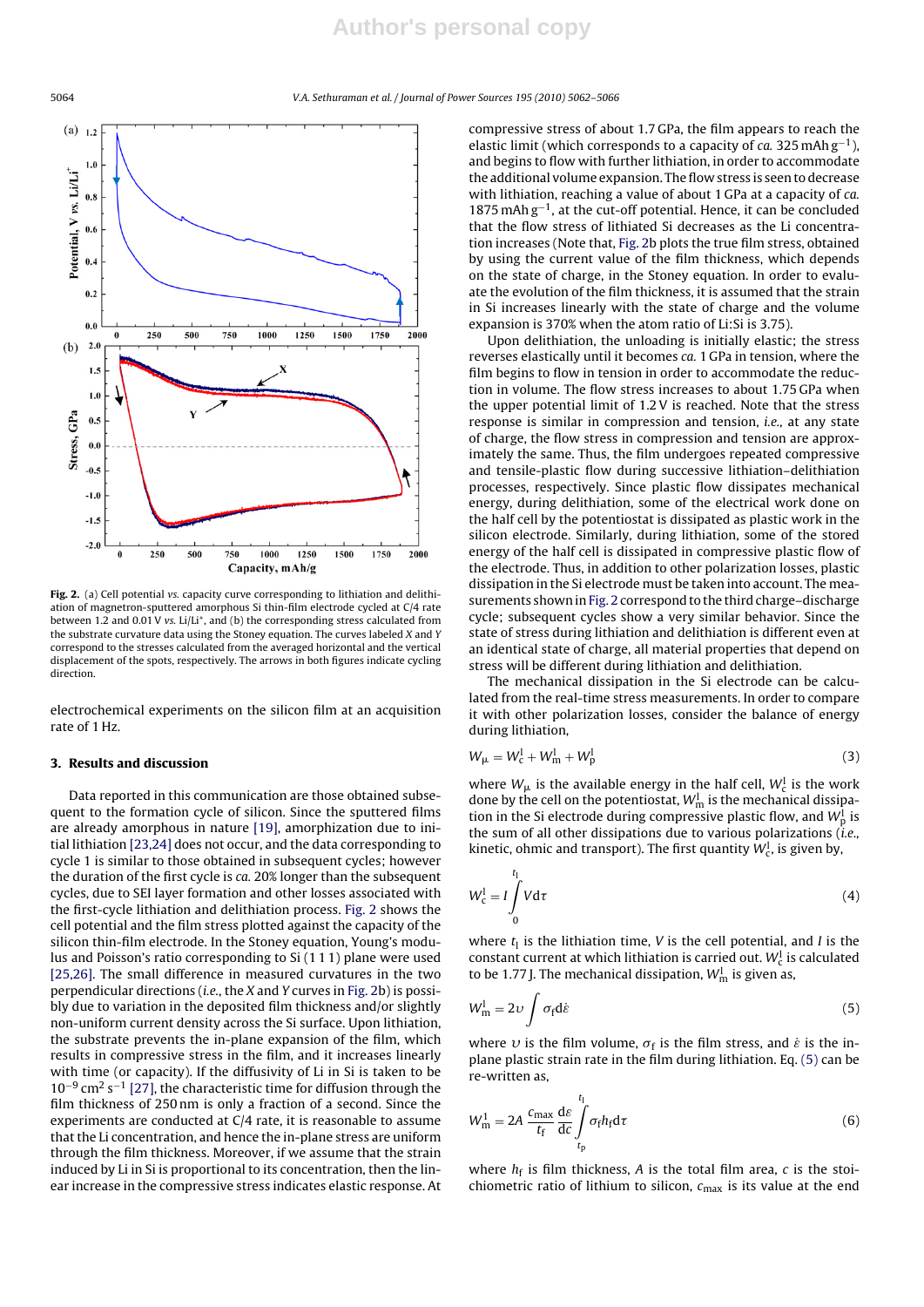#### V.A. Sethuraman et al. / Journal of Power Sources *195 (2010) 5062–5066* 5065

**Table 1** Parameters used for the stress and energy analyses presented in this study.

| Parameter           | Definition                                               | Value            | Comments |
|---------------------|----------------------------------------------------------|------------------|----------|
| $d_{\rm f}$         | Film diameter (also Si wafer diameter)                   | 5.08 cm          | Measured |
| $E_{\rm S}$         | Young's modulus of Si (111) wafer                        | 169 GPa          | $[25]$   |
| $c_{\text{max}}$    | Maximum stoichiometric ratio in lithiated silicon system | 3.75             | $[28]$   |
| $(d\varepsilon/dc)$ | Linear strain of lithiated silicon                       | 0.146            | $[28]$   |
| $h_c^0$             | Initial film thickness                                   | $250 \text{ nm}$ | Measured |
| h <sub>s</sub>      | Wafer thickness                                          | $500 \mu m$      | Measured |
| $2L/\cos(\theta)$   | Mirror constant                                          | 2.7 <sub>m</sub> | Measured |
| $v_{\rm s}$         | Poisson's ratio of Si (111)                              | 0.26             | $[25]$   |
| $\rho_{\rm f}$      | Film density                                             | $2.3 g cm^{-3}$  | $[25]$   |

of lithiation,  $t_p$  is the time at which plastic flow commences, and  $(d\varepsilon/dc)$  is calculated from the data reported by Obrovac et al. [28]. Although the values reported by Obrovac et al. are for crystalline Si–Li alloy phases, they are assumed to be valid for the amorphous Si–Li phase (which is the expected phase in the experiments reported here) as well. Amorphous thin films are known to undergo reversible shape and volume changes [29]. Further, the strain is assumed to depend linearly on concentration. Moreover, correction to Eq. (6) from elastic strain change during plastic flow is not considered because it is relatively small. In view of these assumptions, Eq. (6) should be viewed as a first order approximation for the plastic dissipation, rather than an exact calculation. Parameters used in the analyses are given in Table 1, from which  $W_{\mathrm{m}}^{\mathrm{l}}$  is estimated to be 0.64 J.

A similar analysis can be done for delithiation as well, for which the work done by the potentiostat on the cell,  $W_{\rm c}^{\rm d}$  , is given by,

$$
W_{\rm c}^{\rm d} = W_{\mu} + W_{\rm m}^{\rm d} + W_{\rm p}^{\rm d} \tag{7}
$$

where all terms stand for the same quantities as in Eq. (3), except that the superscript d now stands for delithiation. Following a similar procedure,  $W_{\rm c}^{\rm d}$  and  $W_{\rm m}^{\rm d}$  are calculated to be 4.4 and 0.48 J, respectively. It is reasonable to assume that the polarization losses are equal during lithiation and delithiation, *i.e.*  $W^{\rm l}_{\rm p} = W^{\rm d}_{\rm p}.$  Since the charge–discharge behavior is very similar in any two successive cycles (following the second cycle), the term  $W_\mu$  can be taken to be equal in Eqs. (3) and (7). Eliminating  $W_{\mu}$  between Eqs. (3) and (7) gives a value of 0.75 J for the polarization loss  $W^{\rm l}_{\rm p}.$  Hence, the mechanical dissipation in a Si thin-film electrode is comparable to the polarization losses elsewhere is the cell. An additional consequence of this result is that the contribution of stress to the chemical potential of lithiated silicon, and hence its potential, is significant and should be taken in to account for accurate cell modeling. Moreover, the foregoing experimental results and analysis suggest that new Si anode designs to minimize or eliminate the plastic dissipation can significantly improve the energy efficiency of a Si anode battery.

In order to explore the influence of stress on the silicon electrode potential, we carried out interruption of galvanostatic lithiation (or delithiation) as shown in Fig. 3, and the subsequent potential and stress relaxations were monitored. The relaxations of potential and stress, upon current interruption during lithiation, are represented by PQ and AB, respectively. Upon the resumption of the galvanostatic experiment, the electrode potential and stress rapidly return to the potential and stress state (R and C), which is the same as that at the beginning of the interruption (P and A). Qualitatively, the potential and stress relaxations are similar; there is a rapid initial change followed by a slow decay. Although the time constants appear to be the same, the magnitude of relaxation depended on whether the current interruption occurred during lithiation or delithiation.

The potential and stress relaxations can be partly explained by the small concentration change associated with the relaxation of the double layer, which drives both the electrolyte-reduction reaction, and the delithiation reaction (when the system is interrupted from the lithiation side, and vice versa). However, concentration change due to double-layer relaxation alone cannot explain the large stress drop and potential change. For example, from Fig. 3b, if the stress drop during lithiation is attributed to concentration change alone, then the double layer would have to delithiate the electrode almost completely to the value at D. In which case, upon current resumption, it should have taken about 2 h to return to the state represented by A and P (*i.e.*, the duration for DA and SP). However, the pre-interrupt stress and potential states are regained rapidly in just a few minutes (BC and QR in Fig. 3). Hence, alternative mechanisms for stress and potential drop need to be sought. A potential explanation is that the drop in stress magnitude is driven by the viscoplastic relaxation mechanisms in the amorphous Si–Li alloy; since the mechanical dissipation analysis above establishes a coupling between stress and potential, viscoplastic stress



**Fig. 3.** Transient cell potential (a), and film stress calculated from the substrate curvature data (b) is shown during lithiation, delithiation, and open-circuit-potential relaxation from both lithiation and delithiation directions. The OCP-relaxation experiments were conducted for 1 and 2 h from the delithiation and lithiation sides, respectively, while the stress-changes were monitored. The curves labeled X and Y correspond to the stresses calculated from the averaged horizontal and vertical displacement of the spots, respectively.